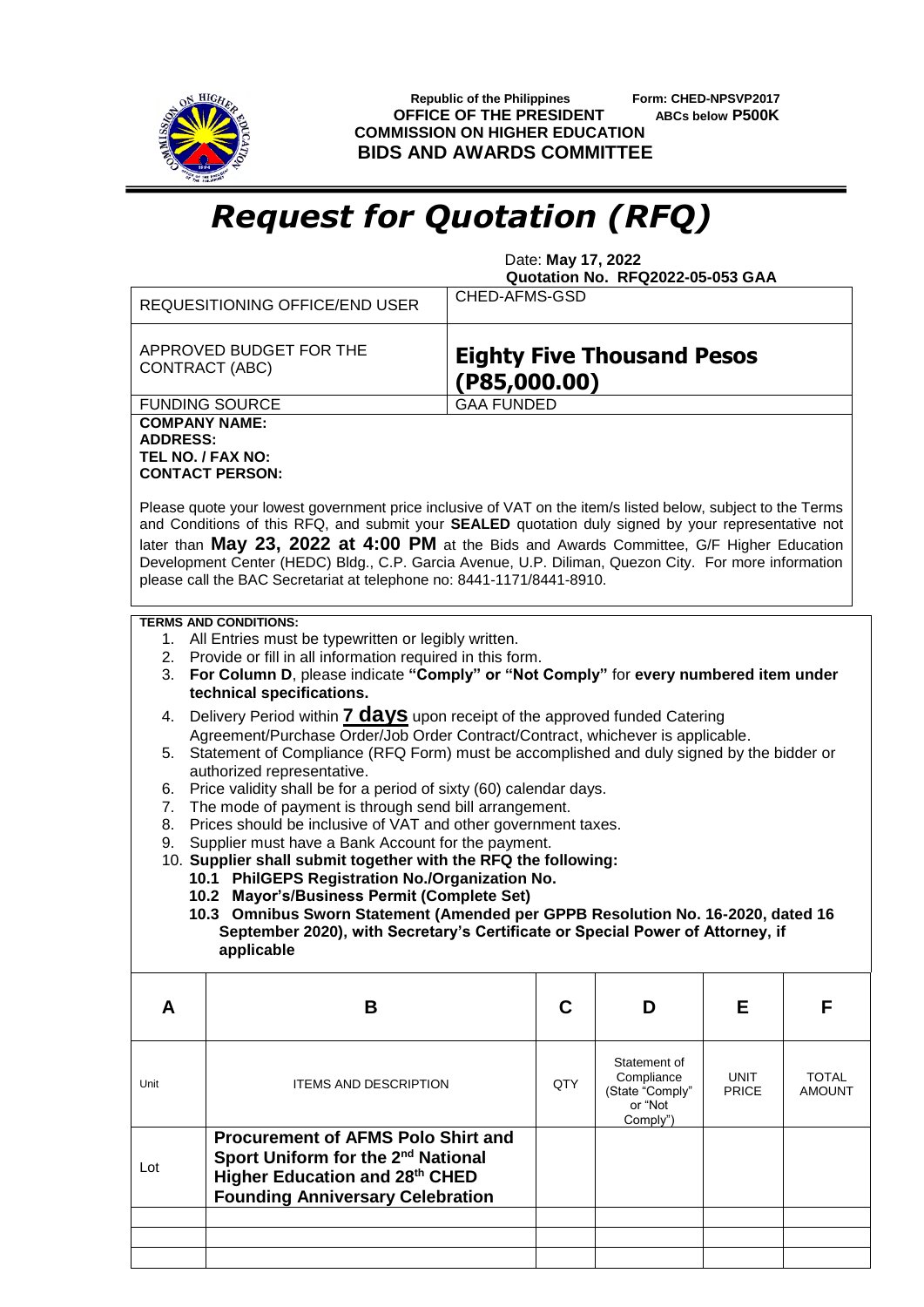| <b>Technical Specifications</b>                                                   |  |  |
|-----------------------------------------------------------------------------------|--|--|
|                                                                                   |  |  |
| 1. Delivery Period: 7 days upon                                                   |  |  |
| receipt of Purchase Order                                                         |  |  |
| 2. Place of delivery: CHED - UP                                                   |  |  |
| Diliman, QC                                                                       |  |  |
|                                                                                   |  |  |
| 3. Requirements:                                                                  |  |  |
|                                                                                   |  |  |
| Polo Shirt with Collar                                                            |  |  |
| $Qty: 59$ pcs<br>Color: Yellow Gold with black and white                          |  |  |
| lining                                                                            |  |  |
| <b>Fabric Material: Honey Comb</b>                                                |  |  |
| Size: Asian Fit (XXS-5XL)                                                         |  |  |
| Print of Logo: Transfer to Film with print                                        |  |  |
| of CHED Logo                                                                      |  |  |
| <b>Dri-fit Round Neck T-Shirt</b>                                                 |  |  |
| Qty: 37 pcs                                                                       |  |  |
| Color: Gold and Black                                                             |  |  |
| <b>Fabric Material: Dri-Fit</b>                                                   |  |  |
| Size: Asian Fit (XXS - 5XL)                                                       |  |  |
| Type of Print: Full Sublimation Printing<br>With customize name and number at the |  |  |
| back                                                                              |  |  |
|                                                                                   |  |  |
| 4. Other Requirements:                                                            |  |  |
|                                                                                   |  |  |
| Quotation should be VAT                                                           |  |  |
| inclusive and other government                                                    |  |  |
| taxes                                                                             |  |  |
| Mode of payment: Send bill                                                        |  |  |
|                                                                                   |  |  |
|                                                                                   |  |  |
| <b>THE</b><br><b>PLEASE</b><br><b>DOWNLOAD</b>                                    |  |  |
| <b>ATTACHED</b><br><b>ASSOCIATED</b>                                              |  |  |
| <b>COMPONENT (REQUEST</b><br><b>FOR</b>                                           |  |  |
| <b>QUOTATION FORM)</b>                                                            |  |  |

*Request for Quotation No.* **RFQ2022-05-053 GAA**

After having carefully read and accepted your General Conditions, I/We quote you on the item/s at prices note above.

> \_\_\_\_\_\_\_\_\_\_\_\_\_\_\_\_\_\_\_\_\_\_\_\_\_\_\_\_\_\_\_\_\_\_\_ Signature over Printed Name / Date

Quotations shall be compared and evaluated on the basis of the following criteria:

- 1. Completeness of submission
- 2. Compliance with Technical Specifications
- 3. Price

The supplier who submitted the lowest calculated responsive quotation shall be awarded the Purchase Order (P.O.) after evaluation by the Bids and Awards Committee (BAC).